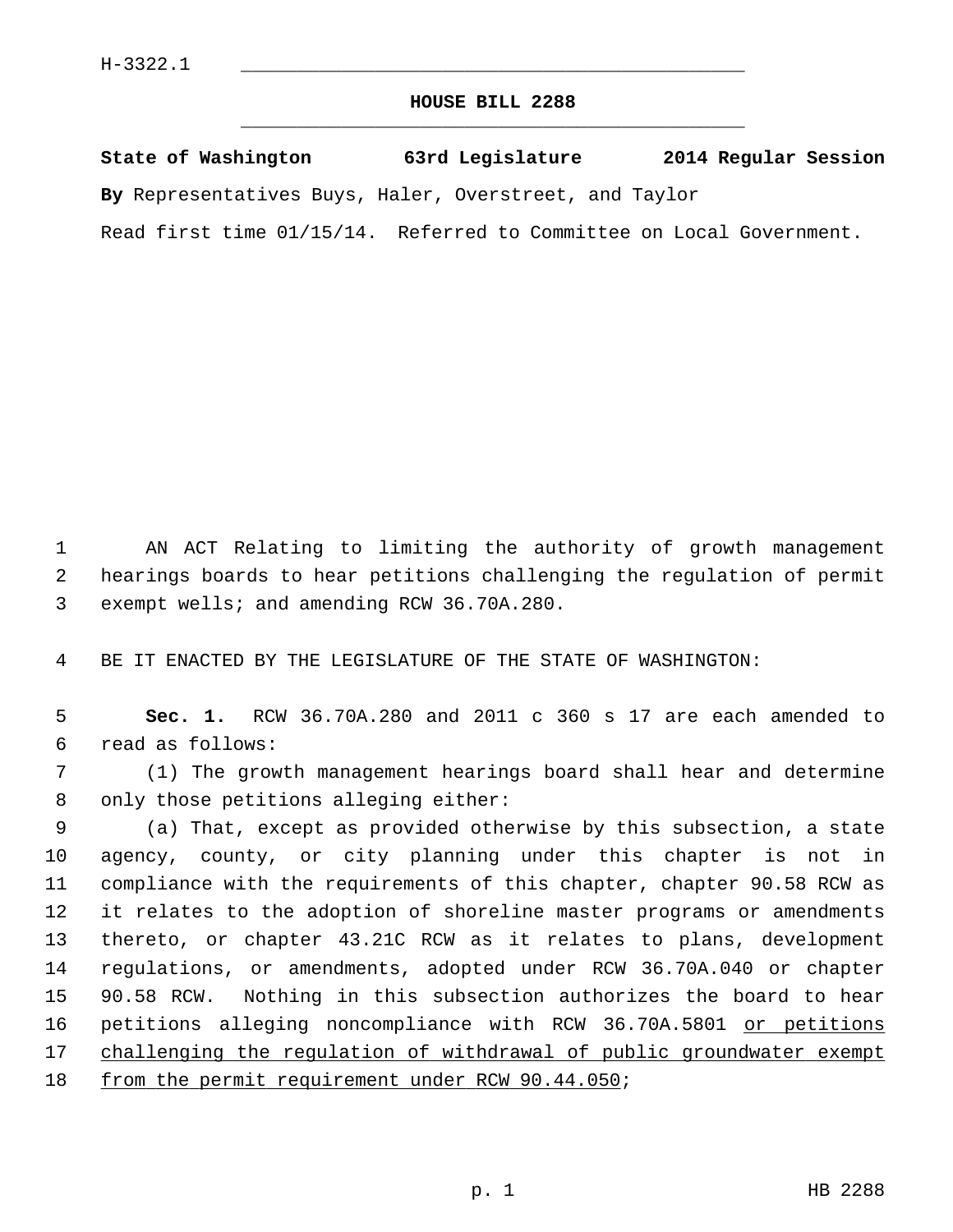1 (b) That the twenty-year growth management planning population 2 projections adopted by the office of financial management pursuant to 3 RCW 43.62.035 should be adjusted;

 4 (c) That the approval of a work plan adopted under RCW 5 36.70A.735(1)(a) is not in compliance with the requirements of the 6 program established under RCW 36.70A.710;

 7 (d) That regulations adopted under RCW 36.70A.735(1)(b) are not 8 regionally applicable and cannot be adopted, wholly or partially, by 9 another jurisdiction; or

10 (e) That a department certification under RCW 36.70A.735(1)(c) is 11 erroneous.

12 (2) A petition may be filed only by: (a) The state, or a county or 13 city that plans under this chapter; (b) a person who has participated 14 orally or in writing before the county or city regarding the matter on 15 which a review is being requested; (c) a person who is certified by the 16 governor within sixty days of filing the request with the board; or (d) 17 a person qualified pursuant to RCW 34.05.530.

18 (3) For purposes of this section "person" means any individual, 19 partnership, corporation, association, state agency, governmental 20 subdivision or unit thereof, or public or private organization or 21 entity of any character.

22 (4) To establish participation standing under subsection (2)(b) of 23 this section, a person must show that his or her participation before 24 the county or city was reasonably related to the person's issue as 25 presented to the board.

26 (5) When considering a possible adjustment to a growth management 27 planning population projection prepared by the office of financial 28 management, the board shall consider the implications of any such 29 adjustment to the population forecast for the entire state.

30 The rationale for any adjustment that is adopted by the board must 31 be documented and filed with the office of financial management within 32 ten working days after adoption.

33 If adjusted by the board, a county growth management planning 34 population projection shall only be used for the planning purposes set 35 forth in this chapter and shall be known as the "board adjusted 36 population projection." None of these changes shall affect the 37 official state and county population forecasts prepared by the office